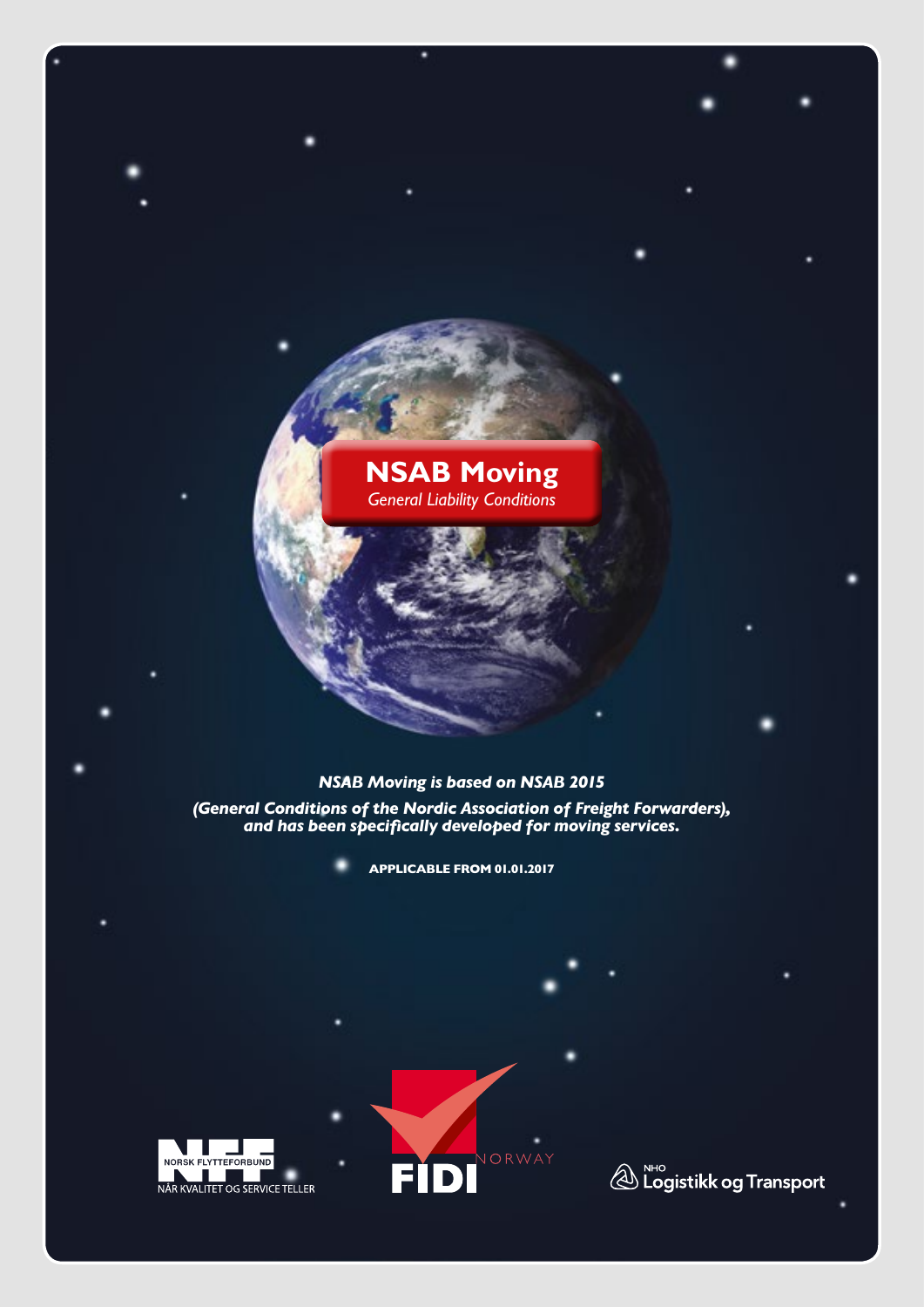## **INTRODUCTORY PROVISIONS**

The General Conditions of the Nordic Association of Freight Forwarders (NSAB) Moving - the Agreement - set forth the removal company and customer's rights and obligations, including the removal company's liability under various transport law conventions, such as CIM, CMR, the Hague-Visby rules and the Montreal Convention, or any amendments, annexes or protocols of any such transport law conventions.

## **SECTION 1: USE**

These conditions apply for agreements of packing, carriage and storage of removal goods, etc. between the removal company and the customer. The agreement is an adaptation of NSAB 2015, which applies as background law in the case of any dispute that might arise between the parties. In the event of a discrepancy between the Norwegian and English texts, the Norwegian text shall prevail

## **SECTION 2: NETWORK CLAUSE**

If a certain mode of transport has been expressly agreed upon, or if it is proved that loss, depreciation, damage or delay has occurred whilst the goods were being carried by a particular means of transport, the removal company shall be liable in accordance with the statutory provisions applicable to such mode of transport and commonly used conditions of carriage, to the extent that these deviate from the provisions in section 6, paragraph two and three or sections 17  $-24.$ 

## **SECTION 3: THE REMOVAL COMPANY'S ASSIGNMENT**

## **A. Services**

The removal company's assignment may include the performance of:

- packing
- handling and labelling of goods,
- carriage of goods,
- storage of goods,

 - other services in connection with the carriage or storage of goods, such as,

## **1)** clearance of goods,

**2)** cooperation in the performance of the customer's obligations under public law, **3)** taking out insurance,

**4)** assistance with documents for export and import,

**5)** collection of 'cash on delivery' charges and other assistance concerning the payment for the goods,

**6)** advice in matters of transport and distribution.

The removal company may carry out these services either on its own account (contracting party) or as intermediary.

#### **B. The removal company as contracting party.**

**1)** In accordance with sections 2 and 17-24, the removal company will be responsible as a contracting party for all services undertaken by the removal company excluding instances under section 3 C below. The removal company is furthermore responsible for other contracting parties that the removal company has engaged to perform or carry the contract.

**2)** These conditions apply equally to the persons that provide services for the removal company in order to perform the contract as to the removal company himself, irrespective of the grounds for the customer's claims against the removal company and such other persons. The aggregate liability of the removal company and such other persons is limited to the amount that applies to the removal company's liability under these conditions.

#### **C. The removal company as intermediary**

Notwithstanding section 3 B.1 above, the removal company can, in accordance with section 25 – 27, undertake services – or parts of services – as intermediary, if the removal company does not undertake such services in his own name or on his own account and on the condition that the removal company specifies to the customer that the services are undertaken solely as intermediary. As intermediary, the removal company is not responsible for parties other than his own employees.

Examples of intermediary services include:

**a)** Customs clearance carried out by a third party,

**b)** Consultancy services, project planning etc. that is subcontracted and carried out by a third party.

## **D. Warehousing**

D. With regard to warehousing, the conditions of section 28 apply.

## **E. General practice etc.**

In addition to what has been expressly agreed upon, general practice and commonly used terms shall be applicable in so far as they do not deviate from these conditions.

## **SECTION 4: THE CUSTOMER**

In the present conditions, the customer is the party that has concluded the contract with the removal company, or that has acquired the rights of that party. The responsibility of the customer is governed by the conditions of section 29.

## **GENERAL CONDITIONS**

#### **SECTION 5: PERFORMANCE OF THE CONTRACT**

It is incumbent upon the parties to provide each other with information necessary for the performance of the contract. The removal company undertakes to pack, collect, handle and procure the transport of goods in accordance with the contract and in a suitable way for the customer with generally used means and routes of transport.

A contract between the removal company and the customer (for carriage or other services) evidenced by electronic transport documents shall be deemed to have been concluded only when the removal company issues an electronic receipt which includes an acceptance thereof.

Instructions to the removal company concerning the scope of the contract shall be given directly to him. Unless otherwise specifically agreed, the contract includes only goods that are harmless and that can withstand normal handling, transport and storage.

The customer must specifically call attention to valuable, delicate, hazardous or perishable items (e.g. silverware, jewellery, art, antiques, crystal, porcelain, chemicals, foodstuffs).

Valuable items are like regular removal goods included in the removal company's liability for goods with only a standard average value of regular removal goods (see section 24).

The removal company may without prior notice remove dangerous goods that are incorrectly declared, and if necessary render harmless or destroy such at the cost of the customer.

Unless specifically agreed upon, the removal company is not liable for money, securities and other valuables.

The removal company is not liable for objects that the customer himself has packed and readied for handling and transport as long as handling and transport is carried out in a normal and satisfactory manner.

## **SECTION 6:**

It is the duty of the removal company to prove that, according to the contract, he has protected the customer's interests in a diligent manner.

If the removal company himself or his own employees have wilfully or grossly negligent, caused damage, delay or other loss, or the removal company's subcontractor has wilfully caused damage, delay or other loss, the removal company may not invoke the rules in these conditions which exonerate him from or limit his liability, or alter the burden of proof, unless otherwise stated in section 2.

If the exact circumstances that resulted in loss, damage to, depreciation of, or delay of goods which occurred when the goods were in the custody of the removal company cannot be demonstrated, this shall not in itself be considered as gross negligence on part of the removal company.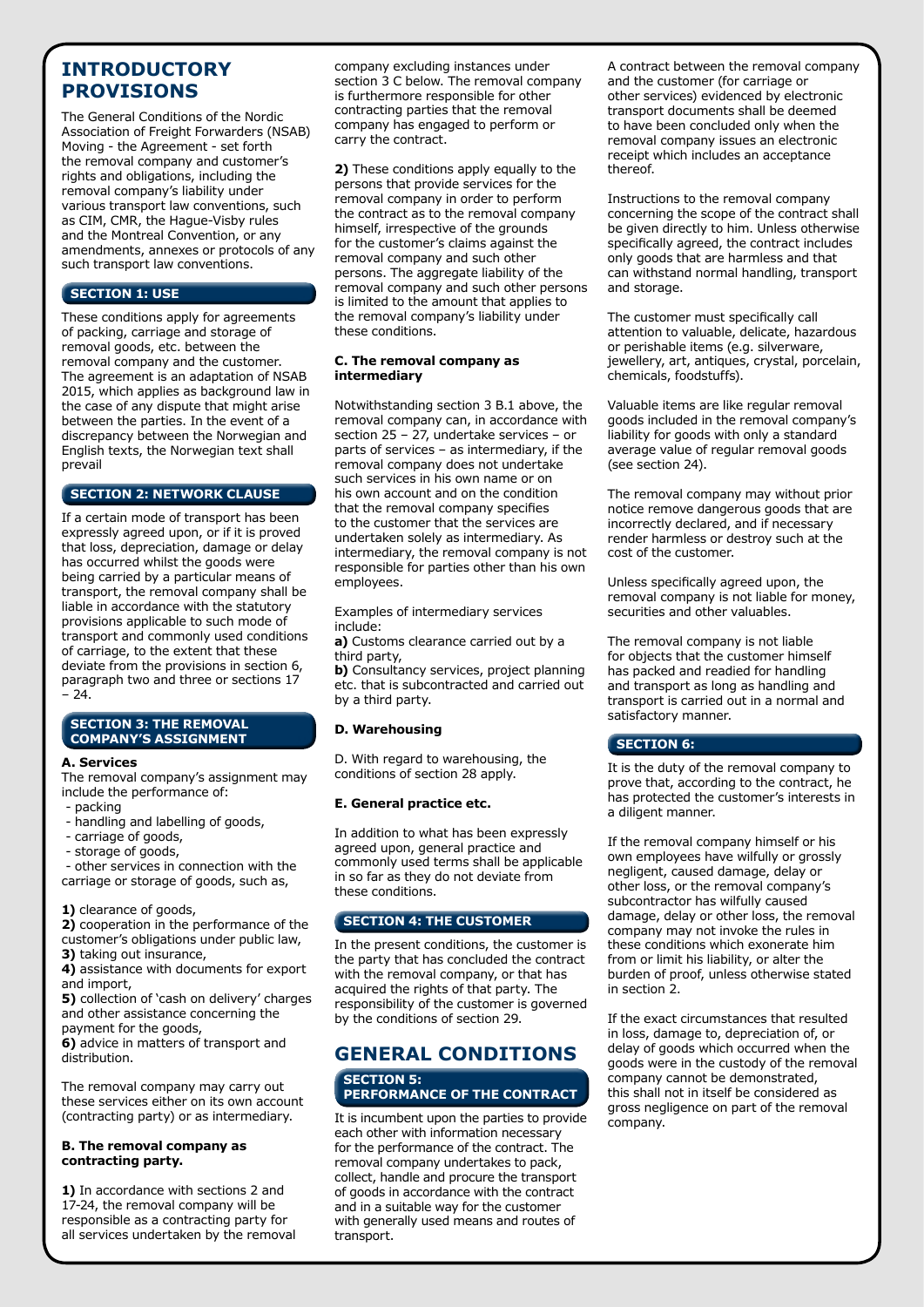#### **SECTION 7:**

The removal company shall be responsible for ensuring that the goods are picked up, carried and delivered within a reasonable time (without a time guarantee). When assessing such reasonable time, regard shall be had to information as to the expected time of arrival stated by the removal company in his marketing or in connection with the signing of the contract.

The removal company is responsible (with a time guarantee) for the goods being picked up, carried and delivered within the time that:

- has been agreed upon in writing as a specific time-guaranteed transport
- has been submitted in writing as a condition by the customer and expressly accepted by the removal company,
- has been presented by the removal company in a written quotation that was accepted by the customer.

#### • **SECTION 8:**

If it becomes necessary for the removal company in the performance of the contract to act before seeking instructions, he does so at the customer's risk and for his account.

If the risk of depreciation of goods already taken over arises or, if by reason of the nature of the goods, there is a danger to persons, property or to the environment, and the customer cannot be reached, or should he not, upon being requested to remove the goods, arrange to do so, the removal company may take appropriate measures in respect of the goods, and, if necessary, sell the goods in an appropriate manner.

The removal company may, depending on the circumstances and without notice, on behalf of the customer, sell, render harmless or destroy goods which are in danger of becoming worthless or extensively depreciated, or which give rise to imminent danger.

After deduction of reasonable expenses connected with the sale, the sum received from the sale shall be immediately reported to the customer.

The removal company shall notify the customer as soon as possible of measures that have been taken, and, upon request, supply evidence of any expenses in connection herewith, as well as prove that he has exercised due diligence in limiting costs and risks.

For such expenses the removal company may debit a special expense charge.

#### **SECTION 9:**

In the case of damage, delay or other loss due to acts or omissions from a third party, the removal company has a duty to notify the customer, but only if the removal company or his own

employees have – or ought to have had – knowledge of such damage, delay or loss. The removal company shall inform the customer and in cooperation with him implement the required measures to secure the customer's claim for compensation from the party who has caused the damage or loss or who bears the responsibility for this. Upon request, the removal company shall assist the customer in settling his differences with the third party.

If so requested, the removal company shall transfer to the customer all rights and claims that the removal company may have under his agreement with a third party.

#### **SECTION 10:**

The removal company's quotation is based on information relevant to the contract supplied to the removal company, or otherwise on circumstances that are deemed by the removal company as normal for the intended contract.

Matters significant to the contract may include:

- Access conditions for removal truck at both removal and delivery location.
- Access conditions for removal and delivery of the goods. Building floor conditions.
- Items from and to other addresses than what is specified as the removal and delivery address,
- Special objects that require special goods handling.
- Special objects that may harm other goods.
- As long as the removal company's representative has inspected the moving load and conditions, the removal company itself is responsible for assessing conditions that affect the removal company's quotation.

Unless otherwise agreed, the customer is obliged, upon request, to make advance payment for such expenses as may be incurred in the performance of the contract.

#### **SECTION 11:**

Notwithstanding the customer's obligation as to payment under contracts of sale or freight agreements with parties other than the removal company, he has a duty upon request, subject to terms being agreed upon, to pay the removal company what is due as per the contract (remuneration, advanced payment, refund of outlays etc.) including advance payment to the removal company for such expenditures, in accordance with agreed conditions.

Unless otherwise agreed, when the goods have not been delivered for transport under the terms of the contract, and the contract therefore cannot be wholly or partially executed as agreed, and further in the event the contract is interrupted and cannot be executed as agreed upon due to circumstances beyond the control of the removal company or his

subcontractors, the removal company has the right to receive the agreed payment for freight and other remuneration less what the removal company has saved, or could reasonably have saved, by not having to execute the contract.

The above should also apply in the event the removal company having agreed to allow the customer to defer payment until the arrival of the goods at the place of destination.

#### **SECTION 12:**

The removal company has the right to special compensation for work which is necessary in addition to what has been explicitly agreed upon or normally follows from the removal company's contract. The compensation is determined in accordance with the same principles as those applying to the compensation for the services under the contract.

As regards outlays in addition to those which have been expressly agreed upon, or which normally follow from the removal company's contract and which have not been paid in advance to him, the removal company has the right to compensation for documented outlays and costs connected therewith.

#### **SECTION 13:**

If the removal company, when acting as an intermediary, has to pay additional costs for services supplied by a third party, the customer has a duty upon request to refund these amounts subject to appropriate documentation. It is the removal company's duty to check, and if possible, ensure together with the customer, that the services rendered are within the scope of the contract, and that the amounts debited are reasonable. The removal company shall, if possible, inform the customer prior to such payment being made.

#### **SECTION 14:**

Should the performance of the contract be interrupted by reason of hindrances beyond the removal company's control, he is entitled to refund of outlays incurred and work carried out against appropriate documentation.

#### **SECTION 15: CONFIDENTIALITY AND INFORMATION SECURITY**

The parties undertake to treat all material information received from the other party as confidential.

Each party is responsible for that its employees and advisers comply with the obligations of the party as set forth in the freight forwarding contract.

The parties shall take appropriate technical and organizational measures to safeguard the information security of its services and the storage and use of information processed in its information system having regard to the security of the functions, telecommunication, hardware and software as well as the confidentiality and integrity of the data content.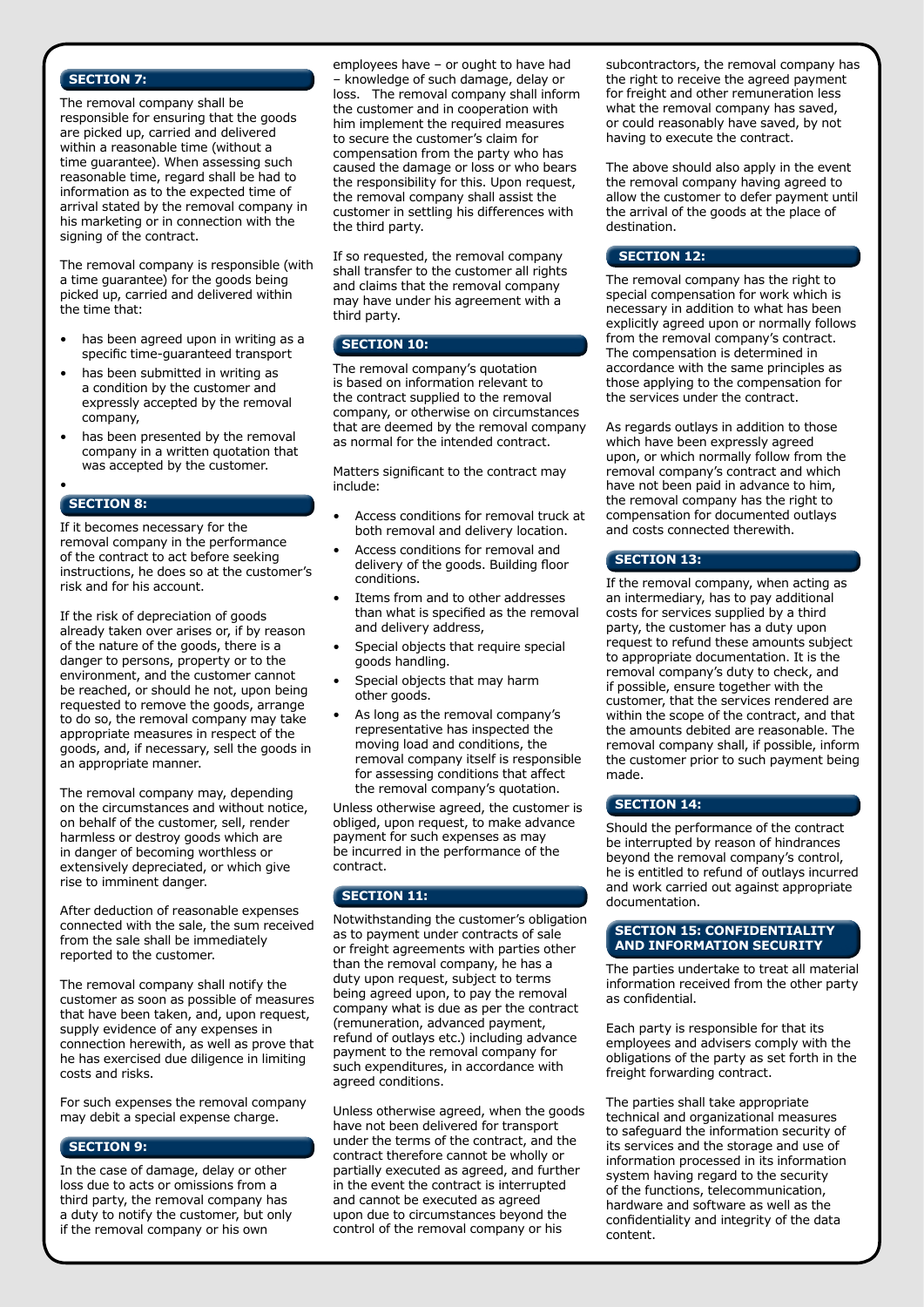All access to the information systems of the removal company or the customer must be conducted in a manner which safeguards the security of the accessed information system.

The parties shall exercise reasonable care in observing the obligations above taking into account technology available and the risks and costs involved.

The obligations set forth above in this section 15 shall survive termination of the contract between the removal company and the customer.

## **SECTION 16: RIGHT OF RETENTION AND LIEN**

The removal company has a right of retention and a lien on the goods under his control, for fees and expenses in respect of such goods – remuneration and warehousing charges included – as well as for all other amounts due from the customer under contracts according to section 3 above.

Should the goods be lost or destroyed, the removal company has similar rights in respect of compensation payable by insurance companies, carriers or others.

 Should the amount due to the removal company not be paid, he has the right to arrange the sale, in a satisfactory manner, of as much of the goods as is required to cover the total amount due to him, including expenses incurred.

The removal company shall, if possible, inform the customer well in advance what he intends to do with regard to the sale of the goods.

## **SPECIAL CONDITIONS**

#### **SECTION 17: THE REMOVAL COMPANY'S LIABILITY AS A CONTRACTING PARTY**

The removal company is liable as a contracting party in accordance with sections 18 - 24 for loss, depreciation of or damage to goods, occurring between the moment when the goods have been taken over for transport until the moment the goods have been delivered, as well as for delay in delivery.

In any event, the liability as a contracting party ceases when the removal company has informed the party who has the right to receive the goods that the goods have arrived, or has forwarded a written notice in this respect to the address stated by the customer.

If the customer fails to fulfil his duty to receive the goods, the removal company shall obtain instructions from the customer.

Thereafter, the removal company is liable for taking care of the goods as agreed or follows from his duty to protect the customer's interests in a diligent manner under section 6.

## **SECTION 18:**

There is no liability if loss, depreciation, damage or delay is caused by:

**a)** fault or neglect of the customer, **b)** packing, handling, loading, stowage or unloading of the goods by the customer or anyone acting on his behalf, **c)** the inherent nature of the goods to be easily damaged, e.g. by breakage, leakage, spontaneous combustion, rotting, rust, fermentation, evaporation or being susceptible to cold, heat or moisture,

**d)** lack of or insufficient packing, **e)** faulty or insufficient address or labelling of the goods,

**f)** faulty or insufficient information about the goods,

**g)** the use of open transport equipment, where this is usual or has been agreed; **h)** circumstances which the removal company could not avoid and the consequences of which he was unable to prevent.

Unless specifically agreed, the removal company is not liable for money, securities and other valuables.

## **SECTION 19:**

Compensation for loss or depreciation of goods shall be calculated on the basis of their invoice value, unless it is proved that their market value, or the current value of goods of the same kind and nature at the time and place the freight forwarder took over the goods was different from the invoice value. Compensation will not be paid for antique value, sentimental value or other special value.

In addition, freight charges, customs charges and other outlays connected with the transport of the goods lost will be reimbursed.

Apart from that, the removal company is not obliged to pay any compensation, such as consequential damage, of any kind whatsoever. For maximum compensation, see the limitation rule in section 24.

## **SECTION 20:**

Compensation for damaged goods shall be equivalent to the depreciation in value.

The amount is arrived at by using the percentage of depreciation in value consequent upon damage to the goods, in relation to the value of the goods, as laid down in section 19, par. 1. Expenses referred to in section 19, par. 2, first sentence, will also be paid to the same extent, but apart from this, the removal company is not obliged to pay any further compensation.

## **SECTION 21:**

If the removal company has paid the full value of the goods, he may take over title to the goods if he so desires.

#### **SECTION 22: DELAY**

**A.** If the goods are delivered too late under section 7, par. 1, the removal

company shall compensate the customer for such direct and reasonable expenses as could have been foreseen as probable consequences of the delay at the time of the conclusion of the contract, although with an amount not exceeding a sum equivalent to the freight or other compensation agreed in the contract. Such credit will nevertheless not take place if the delay arises due to circumstances beyond the control of the removal company.

**B.** When a time guarantee has been agreed according to section 7, par. 2, and the agreed time of transport has been exceeded, the removal company shall, unless otherwise agreed, credit the customer for the freight or any other compensation agreed upon for the transport. This does not apply if the delay was caused by circumstances beyond the removal company's own control. With regard to the carriage of goods by road within Europe, the removal company's own control is also considered to include actions or omissions of actions that can be controlled by persons engaged by the removal company for the performance of the contract. The customer shall be considered to have suffered a loss equivalent to the amount of the freight, as long as it cannot be shown that the amount of the loss is less. In the latter case only the amount equivalent to the loss shall be credited.

## **SECTION 23: TOTAL LOSS IN CASE OF DELAY**

**A.** The customer has the right to compensation as if the goods had been lost if no delivery has been made:

- With regard to international road transports, within 30 days after the expiry of the agreed period of time, or, if no particular period of time has been agreed upon, within 60 days from the moment the goods were accepted for transport,
- For other types of transport, within 60 days from the time when the goods should have arrived.

The customer has no right to compensation as if for total loss if the removal company can prove within the aforementioned time limits that the goods have not been lost and that they can be delivered within a reasonable period of time.

**B.** In case of incorrect labelling or delivery to wrong destination, the removal company shall choose between transporting the cargo to its original destination using same or similar means of transportation as originally agreed upon or used by the removal company or compensating the customer with the full value in accordance with sections 19 and 20 of the goods at the time and place of the destination originally agreed upon, but shall be under no further liability or bear any further costs related to the goods regardless of the circumstances.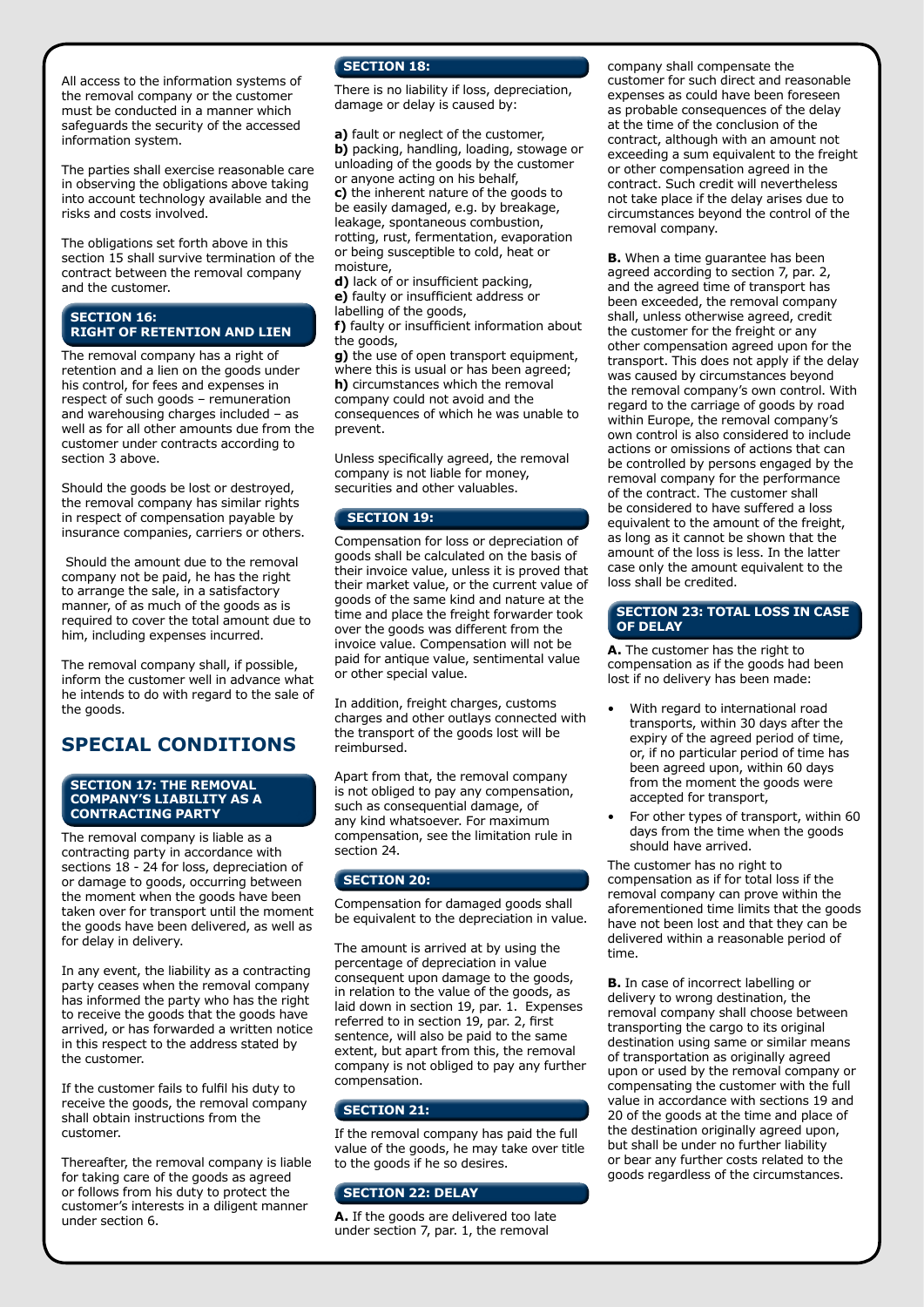## **SECTION 24:**

For loss, depreciation of or damage to goods the removal company's liability is limited to NOK 1,200/m3 of the part of the goods which has been lost, depreciated or damaged. The removal company's liability is limited to NOK 100,000 for each contract.

For all other services the removal company's liability is limited to NOK 100,000 in respect of each assignment.

#### **SECTION 25: THE REMOVAL COMPANY'S LIABILITY AS INTERMEDIARY**

The removal company is liable for damage resulting from his lack of due diligence in the performance of the contract.

The removal company is liable for damage resulting from his lack of due diligence in the performance of the contract. The removal company is not liable for acts or omissions of third parties in performing the transport, loading, unloading, delivery, clearance, storage, collection or other services rendered by the removal company. When assessing whether the removal company has acted with due diligence it shall be taken into consideration what the removal company knew or should have known regarding the third party as well as which information was given by the customer regarding the character of the task as well as other information with relevance to the selection of a suitable third party.

Unless specifically agreed, the removal company is not liable for money, securities and other valuables.

## **SECTION 26:**

In calculating the extent of compensation for loss, depreciation, damage and delay, and all other loss, the principles of sections 19-24, shall apply correspondingly.

## **SECTION 27:**

The removal company's liability as intermediary, etc. is limited to NOK 100,000 in respect of each contract, always provided that compensation cannot exceed:

**a)** for delay: a sum equivalent to the agreed payment for the contract, **b)** for loss, deficiencies or damage to the goods: NOK 1,200/m3 for that part of the goods that is lost, missing or damaged.

## **SECTION 28: STORAGE**

The following provisions apply for storage contracts:

#### **1. Storage method, storage rent, termination:**

**a)** If the customer has not provided specific instructions for storage of the goods, the removal company may choose between different storage methods. In exceptional cases the removal company may choose outdoor storage, on condition that he at all times acts with due diligence. The removal company has the

right to move goods to different premises in reasonable proximity on condition that the customer is notified and that the customer is not burdened by additional costs.

**b)** The lease may be terminated by both parties with 30 days' notice. The removal company may always direct its termination to the address provided by the customer, cf. item d.

**c)** Storage rent is payable in advance for 30 days and may be adjusted by the removal company with one month's written notice. The rent is calculated for 30 days or part thereof.

**d)** The customer must at the start of the storage inform the removal company where information on the goods, payment of rent, etc. is to be sent. The customer must immediately inform the removal company of any changes with regard to this item.

**e)** Access to the storage facility is only permitted for the customer in the company of the removal company's personnel. Visits should be announced well ahead, and the storage receipt must be presented. Attendance for presentation and removal of individual packages is charged to the customer against extra payment.

## **2. The removal company's liability:**

**a)** The removal company is liable for the number of packages and for returning the packages to the customer in the same condition at the end of the storage period, but has no liability for weight and content. Deficits may not be claimed for individual items that are not expressly indicated in the inventory list. The removal company is not responsible for damage to goods that are packed by the customer upon deposit. Liability for damage to contents is under any circumstances only assumed by the removal company when he at the customer's request has checked the content of the packages upon release and that the damage is noted in writing. The removal company must confirm in writing that the content has been checked. The customer must pay the extra costs related to repacking, etc.

**b)** The removal company is only liable for damage to goods if negligence on the part of the removal company may be established in the case of either storage or handling of the goods. The same applies to liability for theft, burglary, fire, etc. in accordance with applicable Norwegian law. The removal company's liability is limited to NOK 100,000 per contract, albeit such that compensation may not exceed NOK 1,200 per cubic metre of stored goods of that part that is lost or damaged.

This limitation of liability does not apply if the damage has occurred with intent or gross negligence on the part of the removal company.

#### **3. Settlement:**

All due amounts related to the storage must be paid by the customer before the stored goods may be released. This also applies to partial release. Release of the goods may take place to the customer or to the person who can present written authorisation from the customer. The removal company assumes no liability for release to the wrong person on condition that he has shown due care upon release. Item 2b applies correspondingly.

#### **4. On deficient payment of storage rent:**

Should storage rent etc. not be paid, the storage company will exercise the right of retention and lien on the goods in accordance with section 16 and sell the stored goods via the enforcement authorities to cover outstanding amounts.

The storage company may destroy goods without sales value after notice is given in accordance with section 16.

#### **SECTION 29: THE CUSTOMER'S RESPONSIBILITY**

The customer has a duty to hold the removal company harmless for damage or loss incurred by the removal company owing to the fact that:

**a)** the particulars concerning the goods are incorrect, unclear or incomplete, **b)** the goods are incorrectly packed, labelled or declared, or incorrectly loaded or stowed by the customer or another party acting on his behalf,

**c)** the goods have such harmful properties as could not have been reasonably foreseen by the removal company,

**d)** the goods have such harmful properties that they cause damage to other goods or the removal company's equipment

**e)** the removal company is obliged to pay customs duty or other official fees or provide security, unless such obligation is caused by the removal company's error or neglect.

**f)** the goods are illegal, defective, deficient or noncompliant with applicable rules or regulations, are suspected of being or are documented to be in violation of intellectual or industrial property rights of a third party; or the necessary official permits are not in place for the import, export, handling, storage or transport of the goods,

**g)** the removal company suffers a direct financial loss, fines or penalties, incurs administrative charges, incurs loss or damage related to the removal company's authorizations or licenses.

In assessing the customer's responsibility in accordance with a) and b) regard shall be had to whether the removal company, despite his knowledge of the circumstances, has accepted or failed to make an objection to the measures taken by the customer in respect of the goods.

The customer must hold the removal company harmless, if the removal company in its capacity of charterer or shipper under sea transport becomes responsible for payment of general average contribution for the customer's goods. The same applies if the removal company for other reasons as mentioned above, is subject to claims from third parties.